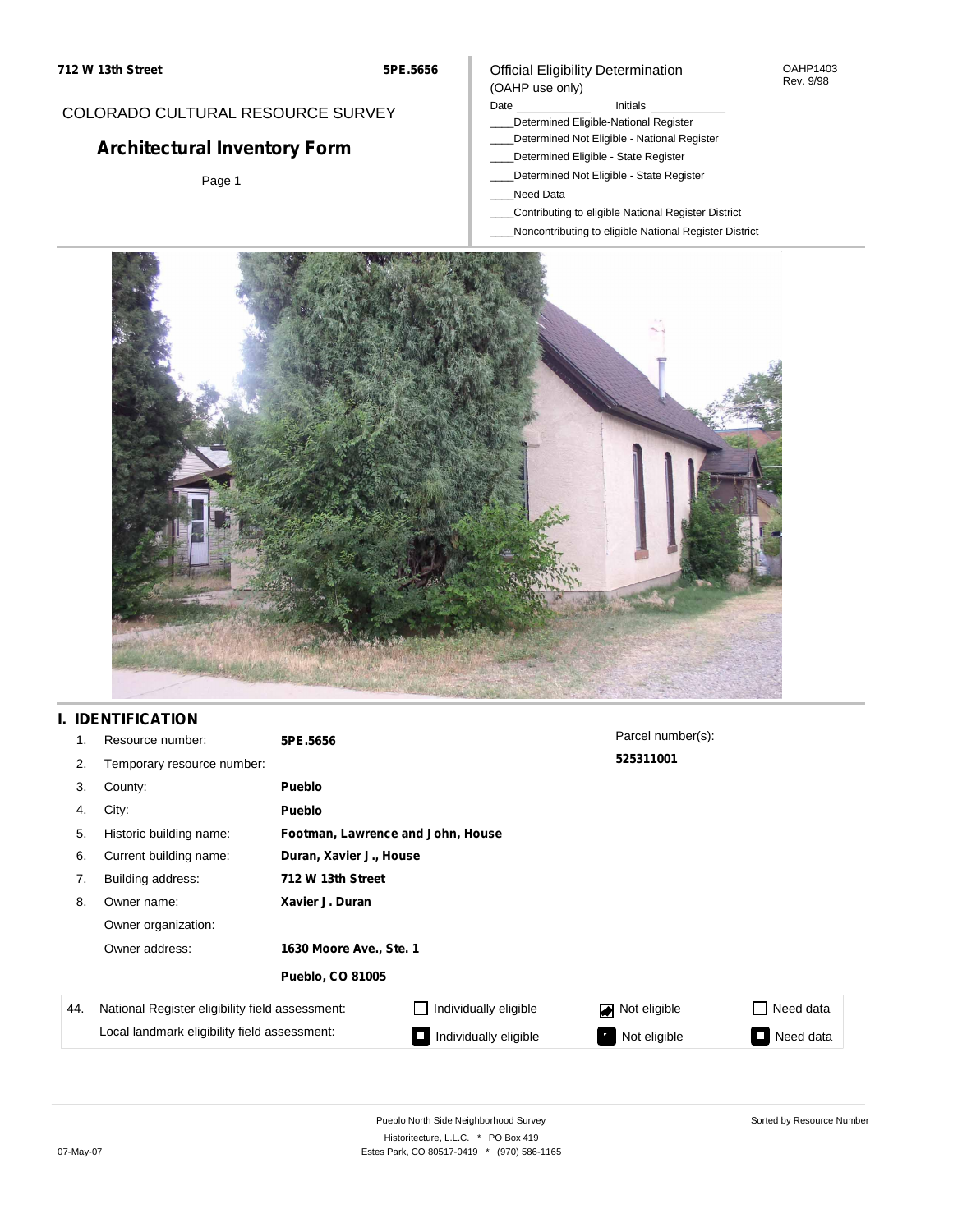Sorted by Resource Number

## **Architectural Inventory Form**

Page 2

### **II. GEOGRAPHIC INFORMATION**

| 9.  | P.M.                | 6th |    |                                   | Township:                            |  |       | <b>20S</b> |    |           |           | Range:            | 65W |         |
|-----|---------------------|-----|----|-----------------------------------|--------------------------------------|--|-------|------------|----|-----------|-----------|-------------------|-----|---------|
|     | <b>SW</b>           | 1/4 | of | <b>NE</b>                         | 1/4                                  |  | of NE | 1/4        | of | <b>SW</b> | 1/4       | of Section        |     | 25      |
| 10. | UTM reference zone: |     |    |                                   | 13                                   |  |       |            |    |           |           |                   |     |         |
|     | Easting:            |     |    |                                   | 533563                               |  |       |            |    |           | Northing: |                   |     | 4236602 |
| 11. | USGS quad name:     |     |    | <b>Northeast Pueblo</b><br>Scale: |                                      |  |       | 7.5        |    |           |           |                   |     |         |
|     | Year:               |     |    |                                   | 1961 (Photorevised 1970 and<br>1974) |  |       |            |    |           |           |                   |     |         |
| 12. | $Lot(s)$ :          |     |    |                                   | Lot 1; Block 2                       |  |       |            |    |           |           |                   |     |         |
|     | Addition:           |     |    |                                   | <b>Craig's Addition</b>              |  |       |            |    |           |           | Year of addition: |     | 1871    |

13. Boundary description and justification:

The boundary, as described above, contains but does not exceed the land historically associated with this property.

Metes and bounds exist:

П

### **III. ARCHITECTURAL DESCRIPTION**

| 14. | Building plan (footprint, shape):    | <b>Irregular Plan</b>                |                       |
|-----|--------------------------------------|--------------------------------------|-----------------------|
|     | Other building plan descriptions:    |                                      |                       |
| 15. | Dimensions in feet (length x width): | 1,155 square feet                    |                       |
| 16. | Number of stories:                   | 1                                    |                       |
| 17. | Primary external wall material(s):   | <b>Stucco</b>                        | Other wall materials: |
|     |                                      |                                      |                       |
| 18. | Roof configuration:                  | Hipped Roof/Gable-on-hip Roof        |                       |
|     | Other roof configurations:           |                                      |                       |
| 19. | Primary external roof material:      | <b>Asphalt Roof/Composition Roof</b> |                       |
|     | Other roof materials:                |                                      |                       |
| 20. | Special features:                    | <b>Window/Segmental Arch</b>         |                       |
|     |                                      | Fence                                |                       |
|     |                                      | Chimney                              |                       |
|     |                                      | Porch                                |                       |

21. General architectural description:

Oriented to the north, this house rests on a foundation entirely obscured behind concrete and stucco. Tan stucco clads the **exterior walls. Windows are generally 1-over-1-light, double-hung sash, with brown-painted wood frames and aluminum-frame** storm windows. They open beneath segmental arches, some of which are projecting, and dressed sandstone sills, painted brown. A front-gabled bay protrudes from the south end of the west elevation. It hosts a pair single-light hopper or awning windows, with multi-light sidelights and transoms. Enclosing the front porch is a pair of 1-over-1-light, double-hung sash windows and a band of clerestory windows. The enclosed front porch fills the inside (northeast-facing) corner. It provides access to the principal doorway, which opens in the east face of the corner. It hosts a 4-panel, white-painted wood door, with transom. Another doorway opens in the south elevation of the front-gabled bay projecting from the west elevation. Brown, interlocking asphalt shingles cover the gable-on-hip roof. Boxing the eaves are brown-painted wood fascia and soffit. A stucco**covered chimney protrudes from the roof's west-facing slope.**

22. Architectural style:

**Late Victorian**

Other architectural styles:

Pueblo North Side Neighborhood Survey Historitecture, L.L.C. \* PO Box 419 07-May-07 **Estes Park, CO 80517-0419** \* (970) 586-1165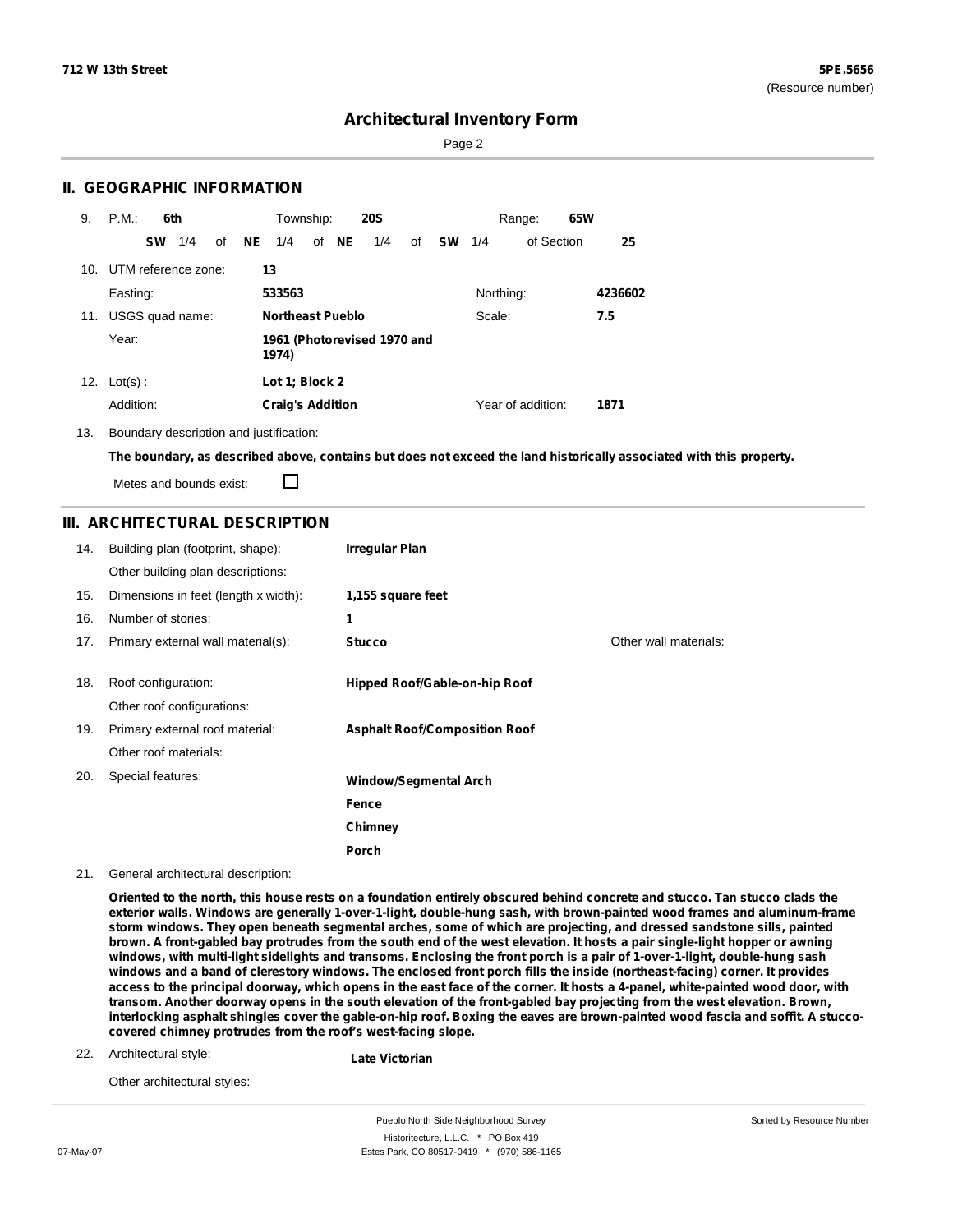Page 3

Building type:

23. Landscape or special setting features:

This property is located on terrain sloping downward from north to south, with an elevation of around 4,700 feet above mean sea level. The neighborhood features modest, one- and two-story houses and commercial buildings. Setbacks from West 13th Street, the busy, principal east-west thoroughfare through this area, are generally the same on this block. This property is situated on the south side of West 13th Street, between 706 West 13th Street to the east and 714 West 13th Street to the west. Grass covers the strip separating the sidewalk from the street. A planted-grass yard, with mature landscaping, covers the lot. Obscuring the front (north) façade of the house a pair of huge cedars. A wood privacy fence encircles the backyard.

#### 24. Associated buildings, features or objects:

1 : Type: **Garage**

Describe: **A single-car garage is located on the southwest corner of the lot. Oriented to the south, the building rests on a concrete slab. Unpainted sheets of particleboard clad the exterior walls. Dominating the front (south) elevation are paired, gray-and-white-painted, beadboard doors. While they once opened on metal strap hinges, they have now been fixed shut. Appearing in the center of the east elevation is a single-light awning window. A 2-panel, brown-painted wood door opens in the south end of the east elevation. The north end of the same elevation hosts a 5-panel, brown-painted wood door. An open, shed-roofed structure spans the east elevation. Brown, interlocking asphalt shingles cover the front-gabled roof.**

#### **IV. ARCHITECTURAL HISTORY**

| 25. | Date of Construction:  | Estimate: | 1890                             | Actual:                                                                                       |
|-----|------------------------|-----------|----------------------------------|-----------------------------------------------------------------------------------------------|
|     | Source of Information: |           | Co. consulted 1886 through 2003. | Pueblo City Directory. Pueblo, Co.; Salt Lake City; Kansas City, Mo.; and others: R.L. Polk & |
| 26. | Architect:             | unknown   |                                  |                                                                                               |
|     | Source of information: |           |                                  |                                                                                               |
| 27. | Builder:               | unknown   |                                  |                                                                                               |
|     | Source of information: |           |                                  |                                                                                               |
| 28. | Original Owner:        |           | <b>Lawrence and John Footman</b> |                                                                                               |
|     | Source of information: |           | Co. consulted 1886 through 2003. | Pueblo City Directory. Pueblo, Co.; Salt Lake City; Kansas City, Mo.; and others: R.L. Polk & |

29. Construction history:

According to Pueblo County Tax Assessor records, this building was constructed in 1900. However it appears on an 1893 Sanborn map, and city directory listings for this address date to 1890, suggesting a circa 1890 date of construction. The front porch and a porch on the south end of east elevation have been enclosed, while another open porch was constructed on the north end of the east elevation. The front-gabled bay on the south end of the west elevation is also an addition. Based on Sanborn maps, these modifications appear to date to after 1952. The stucco, which covers the original brick wall cladding, **dates to after 1952 or even more recently.**

30. Location: **original** Date of move(s):

#### **V. HISTORICAL ASSOCIATIONS**

|     | 31. Original use(s): | <b>Single Dwelling</b> |
|-----|----------------------|------------------------|
| 32. | Intermediate use(s): | <b>Single Dwelling</b> |
|     | 33. Current use(s):  | <b>Single Dwelling</b> |

- **Residence** Site type(s): 34.
- 35. Historical background:

The first residents of this house, constructed around 1890, were brothers John and Lawrence J. Footman, house painters. They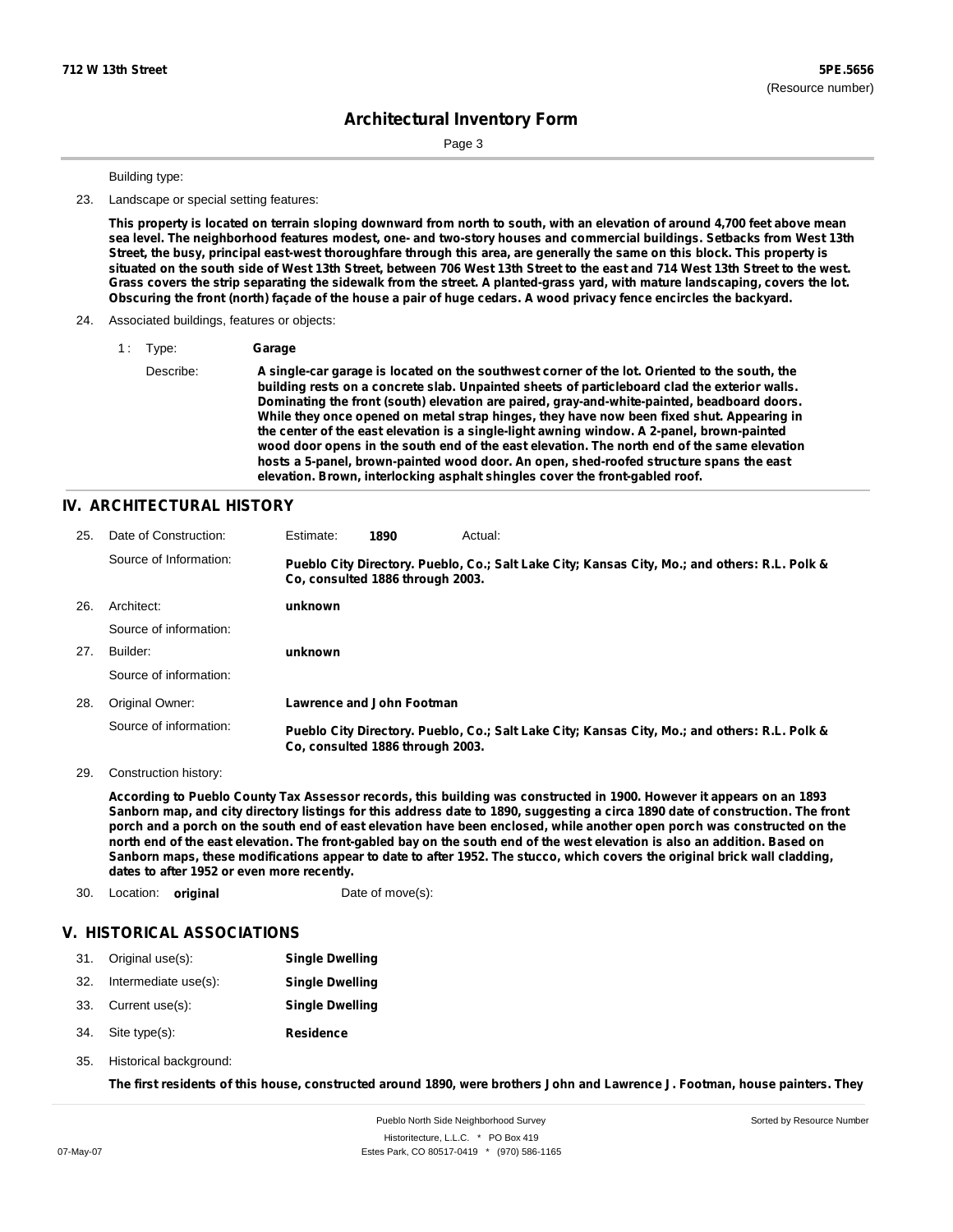Page 4

resided here with their widowed mother, Elizabeth Footman. The family came to Colorado from Ohio. Lawrence was born in September 1838. John was born in 1843 and served in the Civil War with Company I of the 60th Ohio Volunteers Infantry. **Another brother, Lewis E. Footman, was a Pueblo-area farmer.**

By 1900, the owner and resident was druggist Charles Wells. He was born in Indiana in May 1859. He was widowed only a few years into his marriage, leaving him to raise two young daughters, Hazel D. and Gladys I. Assisting him was a domestic servant, **Margaret Schiller. The family lived here through 1909.**

Charles E. Johnson owned this property and resided in the house beginning around 1914. He was born around 1871 and, with his wife, had three children: Pearl, Helen, and Kendall Johnson. Charles Johnson was an engineer at the Pope Block. Charles **Johnson died on February 16, 1921.**

Around 1925, Paul W. Jones, a lifetime resident of Pueblo, purchased this property and resided here for approximately 50 years. He had two children, Harold L. Jones and Pauline M. Somes. Shortly before his death, on July 24, 1978, Paul Jones moved to **the University Heights Nursing Home.**

Mike J. and Aurora T. Gonzales purchased this property in 1978, selling it to Xavier J. Duran, the current owner, in 2002. Duran **operates the property as a rental unit.**

36. Sources of information:

**Pueblo County Office of Tax Assessor. Property information card [internet].**

**Pueblo City Directory. Pueblo, Co.; Salt Lake City; Kansas City, Mo.; and others: R.L. Polk & Co, consulted 1886 through 2003.**

**Sanborn Fire Insurance Maps (for Pueblo, Colorado). New York: Sanborn Map and Publishing Co., 1883, 1886, 1889, 1893, 1904-05, 1904-51, and 1904-52.**

**U.S. Census of 1900. Precinct 15, Pueblo, Pueblo County, Colorado. Series T623, roll 128, p. 151.**

**U.S. Census of 1900. Precinct 3, Pueblo, Pueblo County, Colorado. Series T623, roll 128, p. 15.**

**"Paul W. Jones" [obituary]. Pueblo Chieftain, 26 July 1978, p. 8B.**

**"John Footman" [obituary]. Pueblo Chieftain, 11 September 1922, p. 8.**

**"Charles E. Johnson" [obituary]. Pueblo Chieftain, 17 February 1921, p. 10.**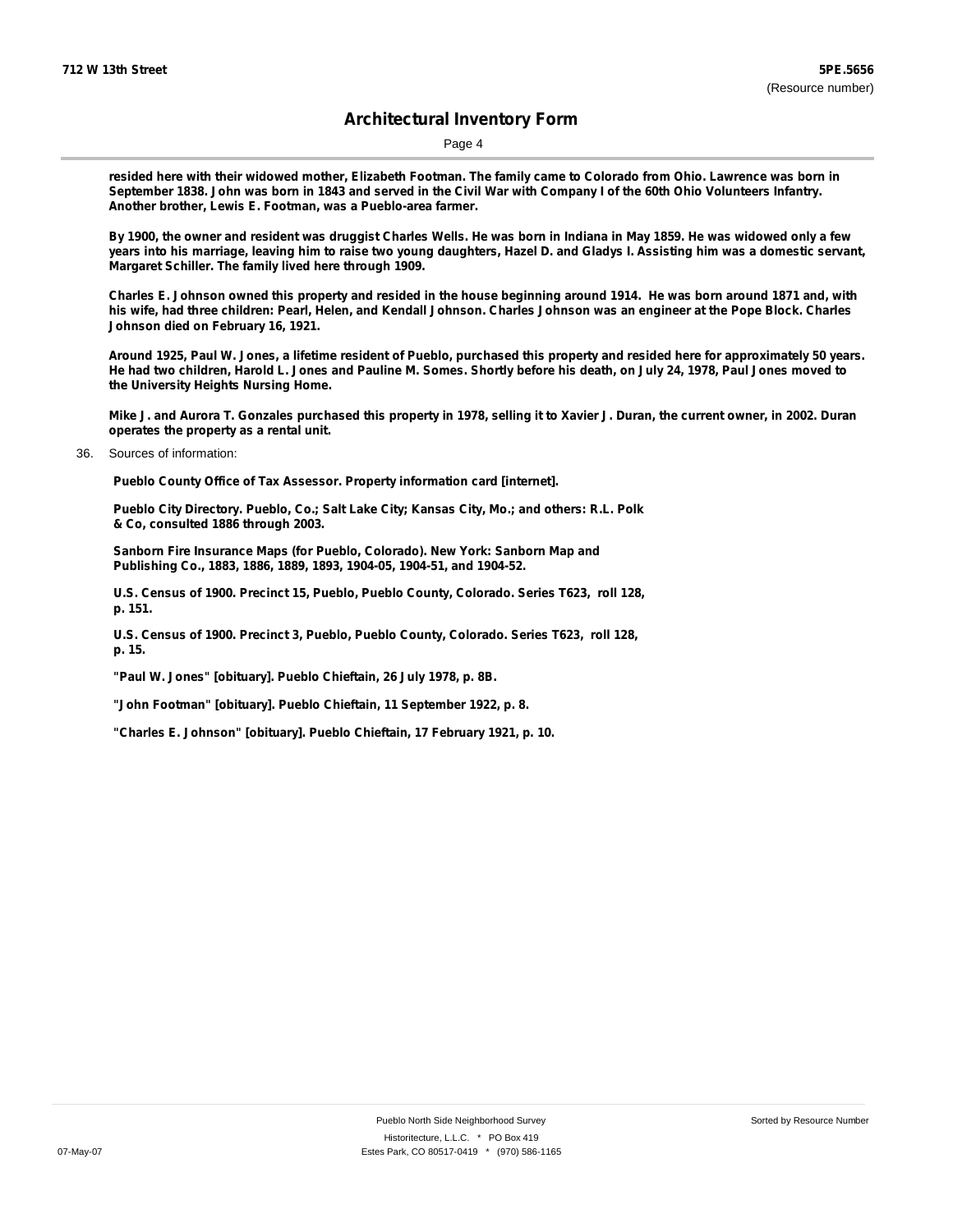÷

Sorted by Resource Number

## **Architectural Inventory Form**

Page 5

|     | <b>VI. SIGNIFICANCE</b>                                                                                                                                                                                                                                                                                                                                                                                                                                                                                                                                                                                                                                                                                                |  |  |  |  |  |  |
|-----|------------------------------------------------------------------------------------------------------------------------------------------------------------------------------------------------------------------------------------------------------------------------------------------------------------------------------------------------------------------------------------------------------------------------------------------------------------------------------------------------------------------------------------------------------------------------------------------------------------------------------------------------------------------------------------------------------------------------|--|--|--|--|--|--|
| 37. | Local landmark designation:<br>Yes $\Box$<br>No.                                                                                                                                                                                                                                                                                                                                                                                                                                                                                                                                                                                                                                                                       |  |  |  |  |  |  |
|     | Designation authority:                                                                                                                                                                                                                                                                                                                                                                                                                                                                                                                                                                                                                                                                                                 |  |  |  |  |  |  |
|     | Date of designation:                                                                                                                                                                                                                                                                                                                                                                                                                                                                                                                                                                                                                                                                                                   |  |  |  |  |  |  |
| 38. | Applicable National Register criteria:                                                                                                                                                                                                                                                                                                                                                                                                                                                                                                                                                                                                                                                                                 |  |  |  |  |  |  |
|     | A. Associated with events that have made a significant contribution to the broad pattern of our history.<br>l.<br>B. Associated with the lives of persons significant in our past.<br>$\Box$<br>C. Embodies the distinctive characteristics of a type, period, or method of construction, or represents the work<br>◙<br>of a master, or that possess high artistic values, or represents a significant and distinguished entity whose<br>components may lack individual distinction.<br>D. Has yielded, or may be likely to yield, information important in history or prehistory.<br>Qualifies under Criteria Considerations A through G (see manual).<br>Does not meet any of the above National Register criteria. |  |  |  |  |  |  |
|     | <b>Pueblo Standards for Designation:</b>                                                                                                                                                                                                                                                                                                                                                                                                                                                                                                                                                                                                                                                                               |  |  |  |  |  |  |
|     | 1a. History<br>Have direct association with the historical development of the city, state, or nation; or                                                                                                                                                                                                                                                                                                                                                                                                                                                                                                                                                                                                               |  |  |  |  |  |  |
|     | <u>1b. History</u><br>Be the site of a significant historic event; or<br>$\mathcal{L}_{\mathcal{A}}$                                                                                                                                                                                                                                                                                                                                                                                                                                                                                                                                                                                                                   |  |  |  |  |  |  |
|     | 1c. History<br>Have direct and substantial association with a person or group of persons who had influence on society.<br>$\blacksquare$                                                                                                                                                                                                                                                                                                                                                                                                                                                                                                                                                                               |  |  |  |  |  |  |
|     | 2a. Architecture<br>Embody distinguishing characteristics of an architectural style or type; or<br>$\overline{\phantom{a}}$                                                                                                                                                                                                                                                                                                                                                                                                                                                                                                                                                                                            |  |  |  |  |  |  |
|     | 2b. Architecture                                                                                                                                                                                                                                                                                                                                                                                                                                                                                                                                                                                                                                                                                                       |  |  |  |  |  |  |
|     | Be a significant example of the work of a recognized architect or master builder, or                                                                                                                                                                                                                                                                                                                                                                                                                                                                                                                                                                                                                                   |  |  |  |  |  |  |
|     | 2c. Architecture<br>Contain elements of architectural design, engineering, materials, craftsmanship, or artistic merit which represent a<br>О<br>significant or influential innovation;                                                                                                                                                                                                                                                                                                                                                                                                                                                                                                                                |  |  |  |  |  |  |
|     | 2d. Architecture                                                                                                                                                                                                                                                                                                                                                                                                                                                                                                                                                                                                                                                                                                       |  |  |  |  |  |  |
|     | Portray the environment of a group of people or physical development of an area of the city in an era of history<br>$\Box$<br>characterized by a distinctive architectural style.                                                                                                                                                                                                                                                                                                                                                                                                                                                                                                                                      |  |  |  |  |  |  |
|     | 3a. Geography                                                                                                                                                                                                                                                                                                                                                                                                                                                                                                                                                                                                                                                                                                          |  |  |  |  |  |  |
|     | Have a prominent location or be an established, familiar, and orienting visual feature of the contemporary city, or                                                                                                                                                                                                                                                                                                                                                                                                                                                                                                                                                                                                    |  |  |  |  |  |  |
|     | 3b. Geography<br>Promote understanding and appreciation of Pueblo's environment by means of distinctive physical characteristics<br>or rarity; or                                                                                                                                                                                                                                                                                                                                                                                                                                                                                                                                                                      |  |  |  |  |  |  |
|     | 3c. Geography<br>Make a special contribution to Pueblo's distinctive character.<br>$\sim$                                                                                                                                                                                                                                                                                                                                                                                                                                                                                                                                                                                                                              |  |  |  |  |  |  |
|     | Not Applicable                                                                                                                                                                                                                                                                                                                                                                                                                                                                                                                                                                                                                                                                                                         |  |  |  |  |  |  |
|     | Does not meet any of the above Pueblo landmark criteria.<br>$\overline{\phantom{a}}$                                                                                                                                                                                                                                                                                                                                                                                                                                                                                                                                                                                                                                   |  |  |  |  |  |  |
| 39. | Area(s) of Significance:<br><b>Architecture</b>                                                                                                                                                                                                                                                                                                                                                                                                                                                                                                                                                                                                                                                                        |  |  |  |  |  |  |
| 40. | Period of Significance:<br>ca. 1890                                                                                                                                                                                                                                                                                                                                                                                                                                                                                                                                                                                                                                                                                    |  |  |  |  |  |  |
| 41. | National:<br>Level of significance:<br>State<br>Local<br>П<br>м.                                                                                                                                                                                                                                                                                                                                                                                                                                                                                                                                                                                                                                                       |  |  |  |  |  |  |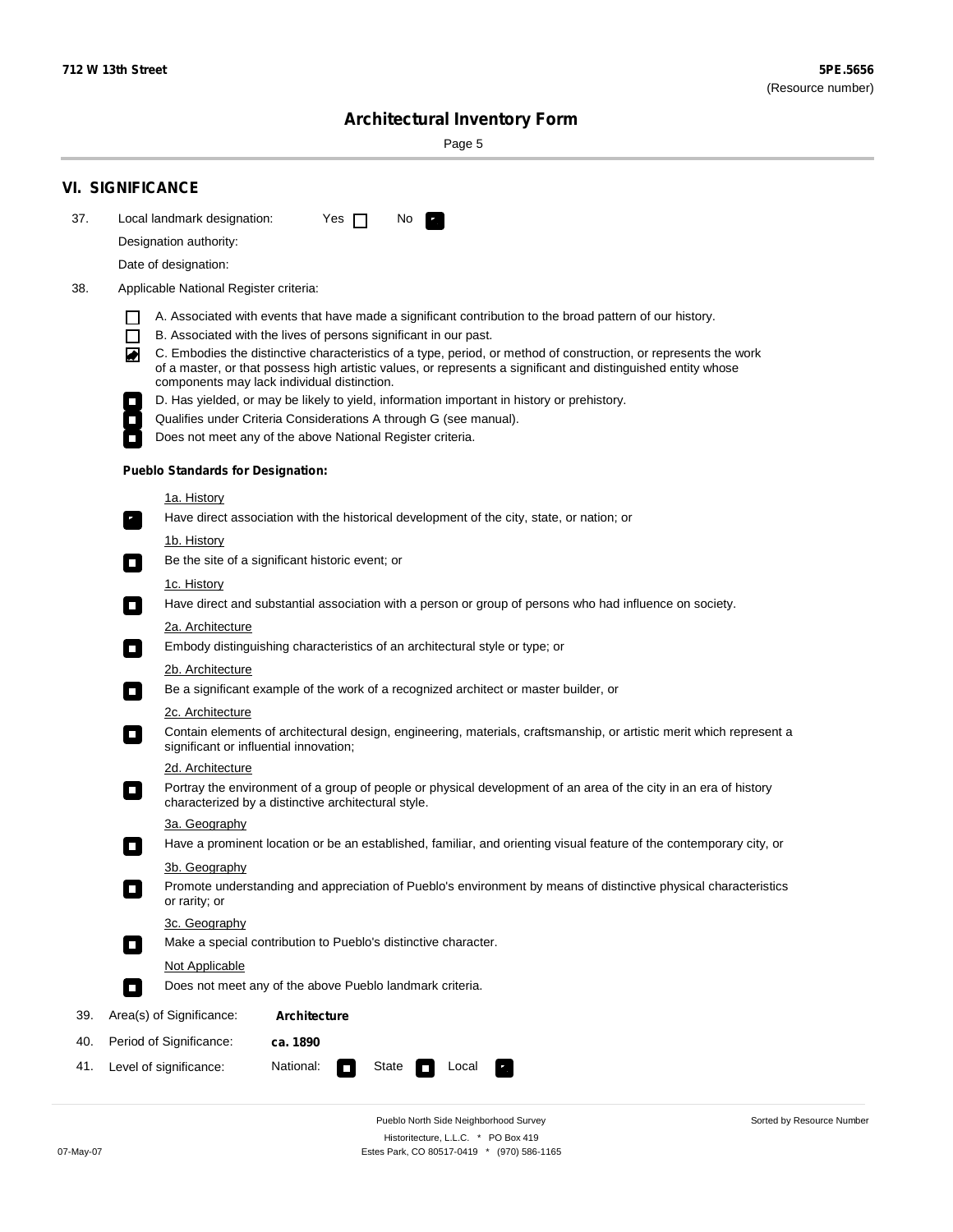Page 6

#### 42. Statement of significance:

This property is historically significant under Pueblo Local Landmark criterion 1A for its association with the development of **Pueblo's North Side Neighborhood, when more architecturally sophisticated buildings like this one joined the smaller,** plainer dwellings originally constructed here. As well, the house is architecturally significant under National Register criterion C (Pueblo Local Landmark criterion 2A) as an example of late Victorian-era domestic architecture. However, the levels of architectural and historical significance, combined with physical integrity, are not to the extent that this property would qualify for individual listing in the National Register of Historic Places, the Colorado State Register of Historic Properties, or as a City of Pueblo Landmark. It is, nonetheless, a contributing resource within any potential historic district.

43. Assessment of historic physical integrity related to significance:

Constructed around 1890, this house exhibits a moderate level of physical integrity relative to the seven aspects of integrity as defined by the National Park Service and the Colorado Historical Society: location, setting, design, materials, workmanship, feeling, and association. While additions and modifications probably date to within the period significance, **they have removed or concealed some important character-defining features, particularly the front porch and brickwork.** Nonetheless, the building remains in its basic form, retaining sufficient physical integrity to convey its architectural and **historical significance.**

### **VII. NATIONAL REGISTER ELIGIBILITY ASSESSMENT**

- 44. National Register eligibility field assessment: Local landmark eligibility field assessment:
- No **Individually eligible Not eligible** Not eligible **Need data**

m



45. Is there National Register district potential? Yes

**Pueblo's North Side Neighborhood represents the evolution of the city's professional middle and upper classes. Its diversity of architectural styles and forms directly represents the city's changing economic and cultural climates. As well, the neighborhood is distinctive because it appears to have evolved independently of the area's dominant industry, steel manufacturing.** Discuss:

> Yes Yes

No

 $No$   $\neg$   $N/A$ 

 $N/A$ 

If there is National Register district potential, is this building contributing:

If the building is in existing National Register district, is it contributing: 46.

### **VIII. RECORDING INFORMATION**

| 47. | Photograph numbers): | <b>CD-ROM Photo Disc: North Side Photos</b><br>File Name(s): 13thstw712                                                       |
|-----|----------------------|-------------------------------------------------------------------------------------------------------------------------------|
|     | Negatives filed at:  | <b>Special Collections</b><br><b>Robert Hoag Rawlings Public Library</b><br>100 East Abriendo Avenue<br>Pueblo, CO 81004-4290 |
| 48. | Report title:        | <b>Pueblo North Side Neighborhood Survey</b>                                                                                  |
| 49. | $Date(s)$ :          | 06/28/05                                                                                                                      |
| 50. | Recorder(s):         | <b>Adam Thomas</b>                                                                                                            |
| 51. | Organization:        | Historitecture, L.L.C.                                                                                                        |
| 52. | Address:             | <b>PO Box 419</b>                                                                                                             |
|     |                      | Estes Park, CO 80517-0419                                                                                                     |
| 53. | Phone number(s):     | (970) 586-1165                                                                                                                |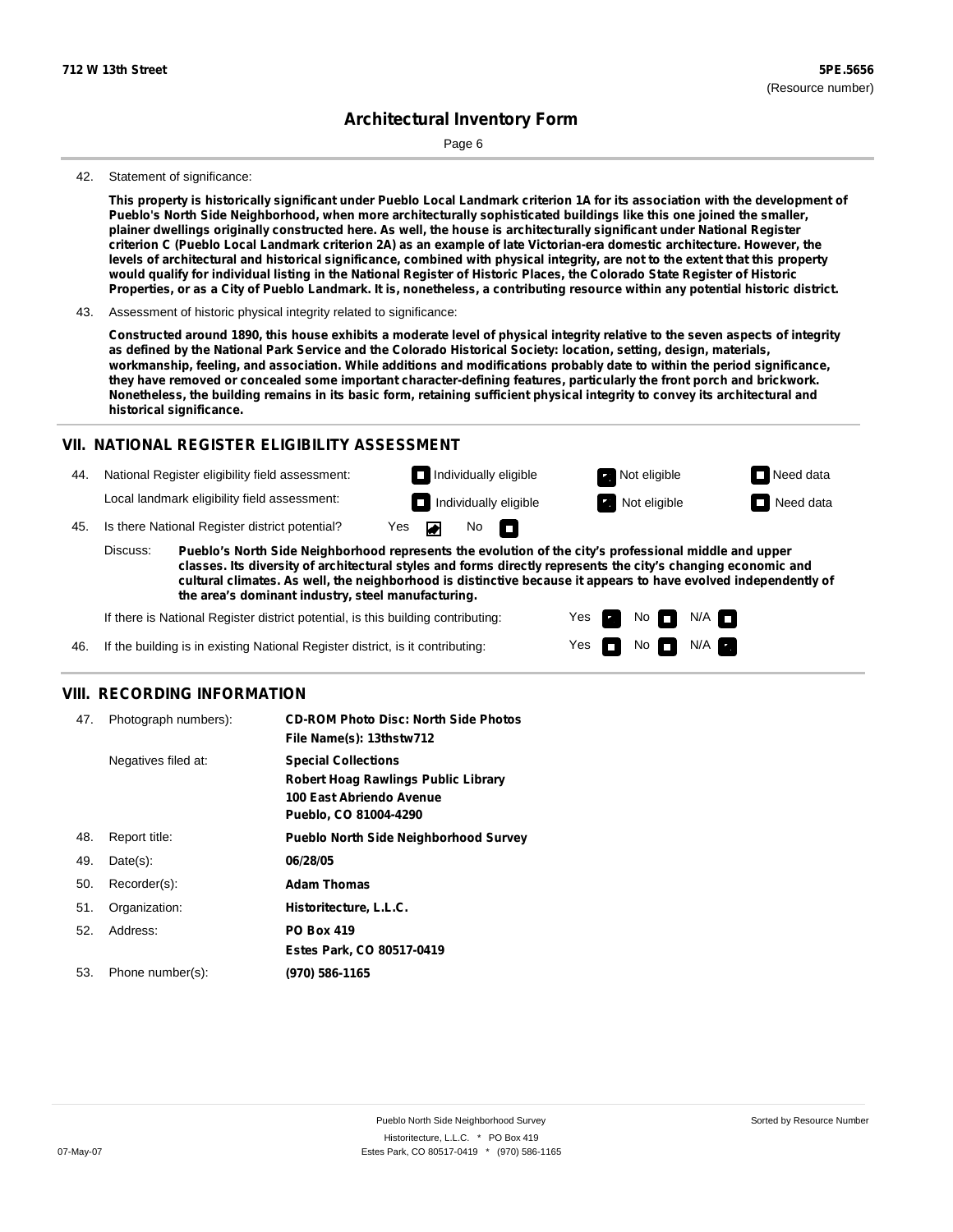Page 7